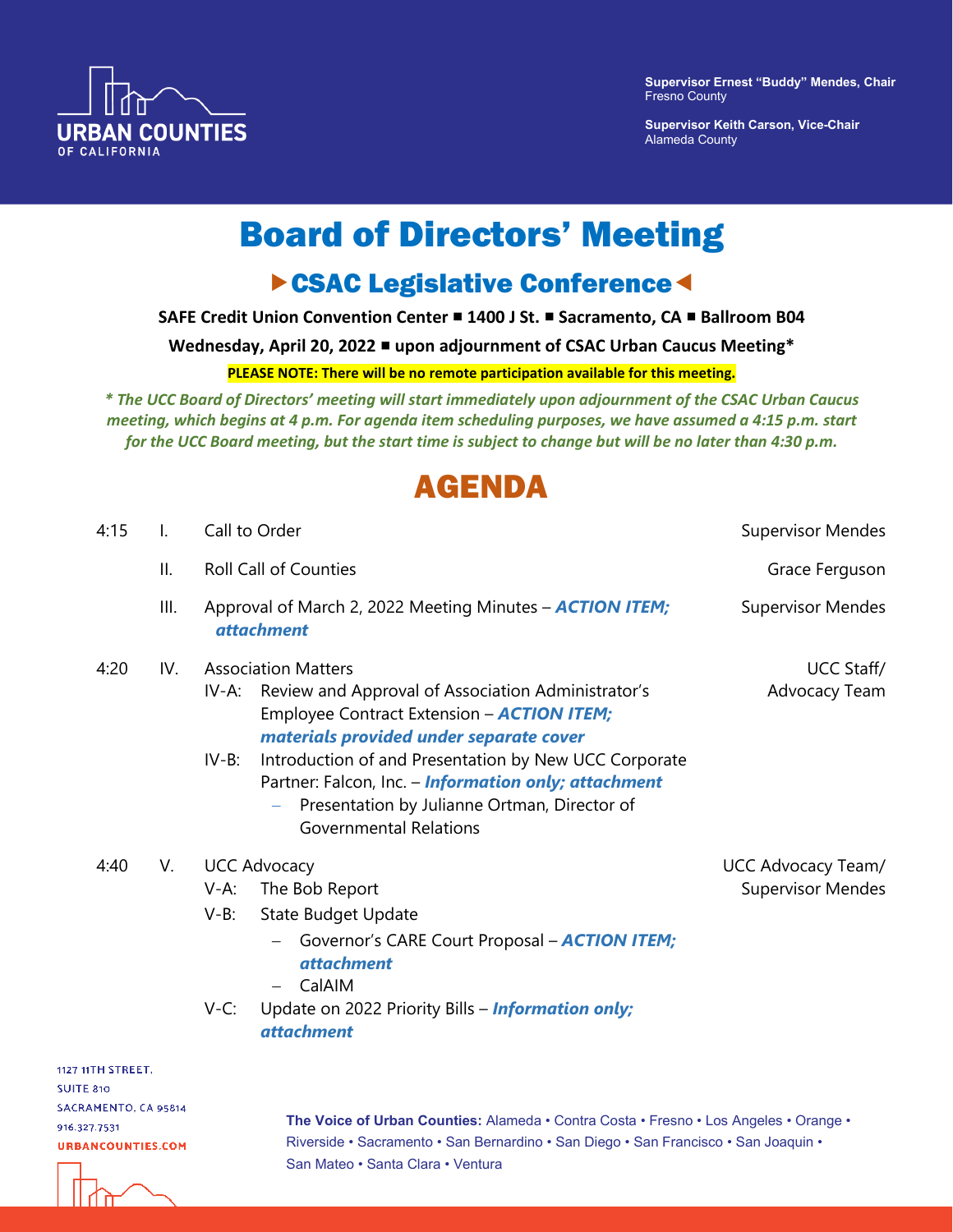5:05 VI. Public Comment Members of the Public South Art Members of the Public

All

- 5:10 VII. Topics for Next Meeting (*May 18 held via Zoom*)
	- − 2022-23 May Revision
	- − Legislative Update
	- − Other items?
- 5:15 VIII. Adjournment to UCC Legislative Reception *Attendance at UCC Legislative reception is by invitation only.*

Supervisor Mendes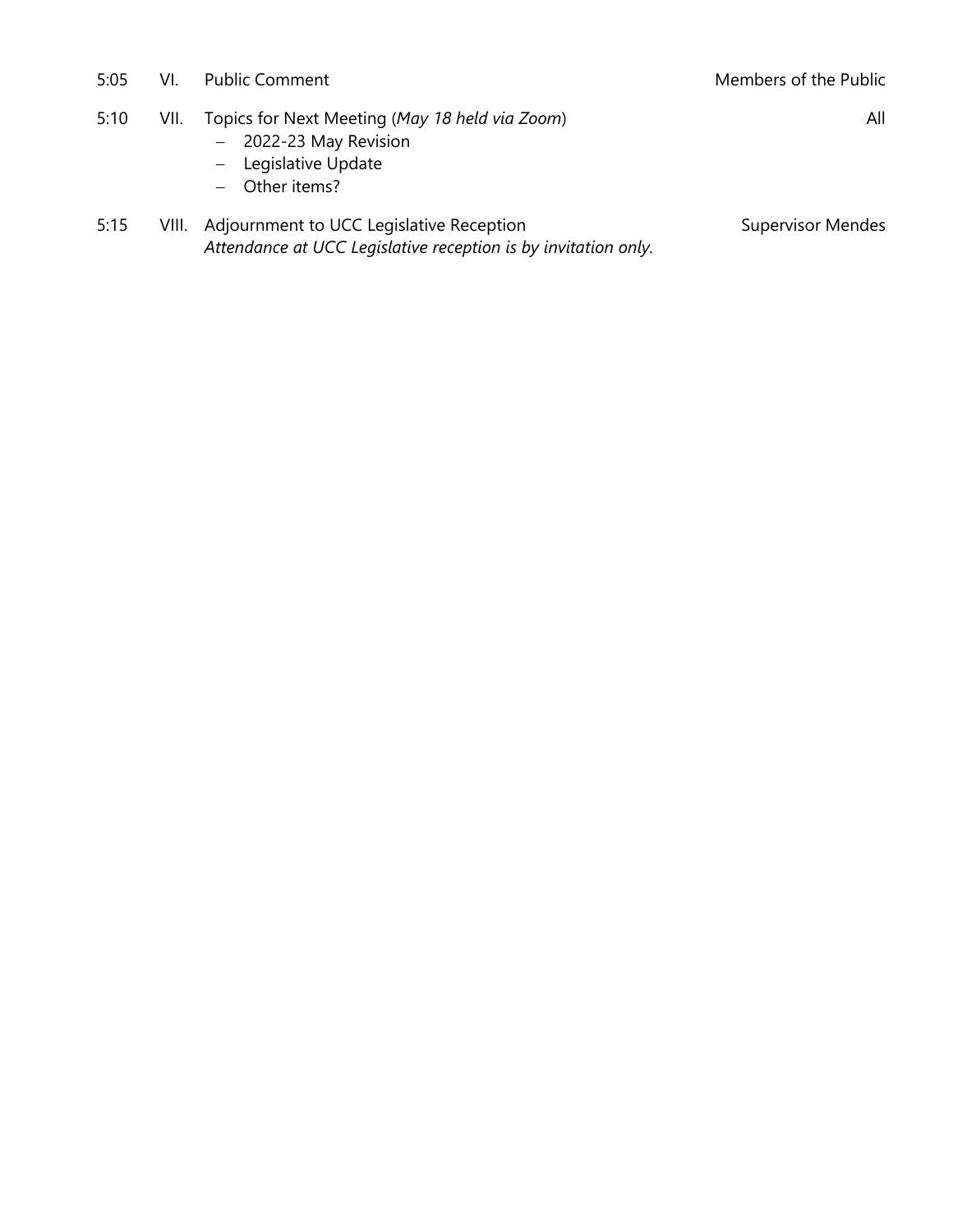

**Supervisor Keith Carson, Vice-Chair** Alameda County

### Item IV-A: Review and Approval of Association Administrator's Employee Contract Extension

March 31, 2022

- To: UCC Board of Directors
- From: Supervisor Buddy Mendes, UCC Chair Hurst Brooks Espinosa, LLC

**These materials are being sent under separate cover to UCC Board members.**

### Re: Approval of Association Administrator Contract Extension – ACTION ITEM

Attached please find a draft contract renewal agreement for Lennette Grace Ferguson, Association Administrator for the Urban Counties of California. Grace's contract expired in February 2022 and, at the request of UCC Chair Supervisor Mendes, we are providing the attached draft contract extension for your consideration and approval.

Chair Mendes, along with Supervisors Carson and Ellenberg, reviewed this draft contract and provided input that is reflected in the draft for consideration.

Lennette Grace Ferguson has worked for UCC for 14 years. Originally hired in the role of Executive Assistant to the UCC Executive Director, the Board-directed changes to the organizational structure resulted in a title change and revision of her job duties as of May 2020.

In the capacity of Association Administrator, Grace is the face of the organization to the outside world. She organizes all of our meetings, manages the day-to-day operations of the organization, and is valued as the institutional memory of UCC. While the change in Association management necessitated some adjustment to the existing contract, including ensuring that HBE acts as her supervisor on a contractual basis, there otherwise are minimal adjustments to the language of the contract.

In summary, the attached contract includes the following provisions:

- **Provides clarity in supervisory roles and responsibilities. Grace is an employee of the UCC Board** of Directors under the day-to-day direction of Hurst Brooks Espinosa, LLC.
- Sets the term of the contract to February 1, 2022 through June 30, 2025 to better correspond with the UCC fiscal year.

1127 11TH STREET, **SUITE 810** SACRAMENTO, CA 95814 916.327.7531 **URBANCOUNTIES.COM** 

**The Voice of Urban Counties:** Alameda • Contra Costa • Fresno • Los Angeles • Orange • Riverside • Sacramento • San Bernardino • San Diego • San Francisco • San Joaquin • San Mateo • Santa Clara • Ventura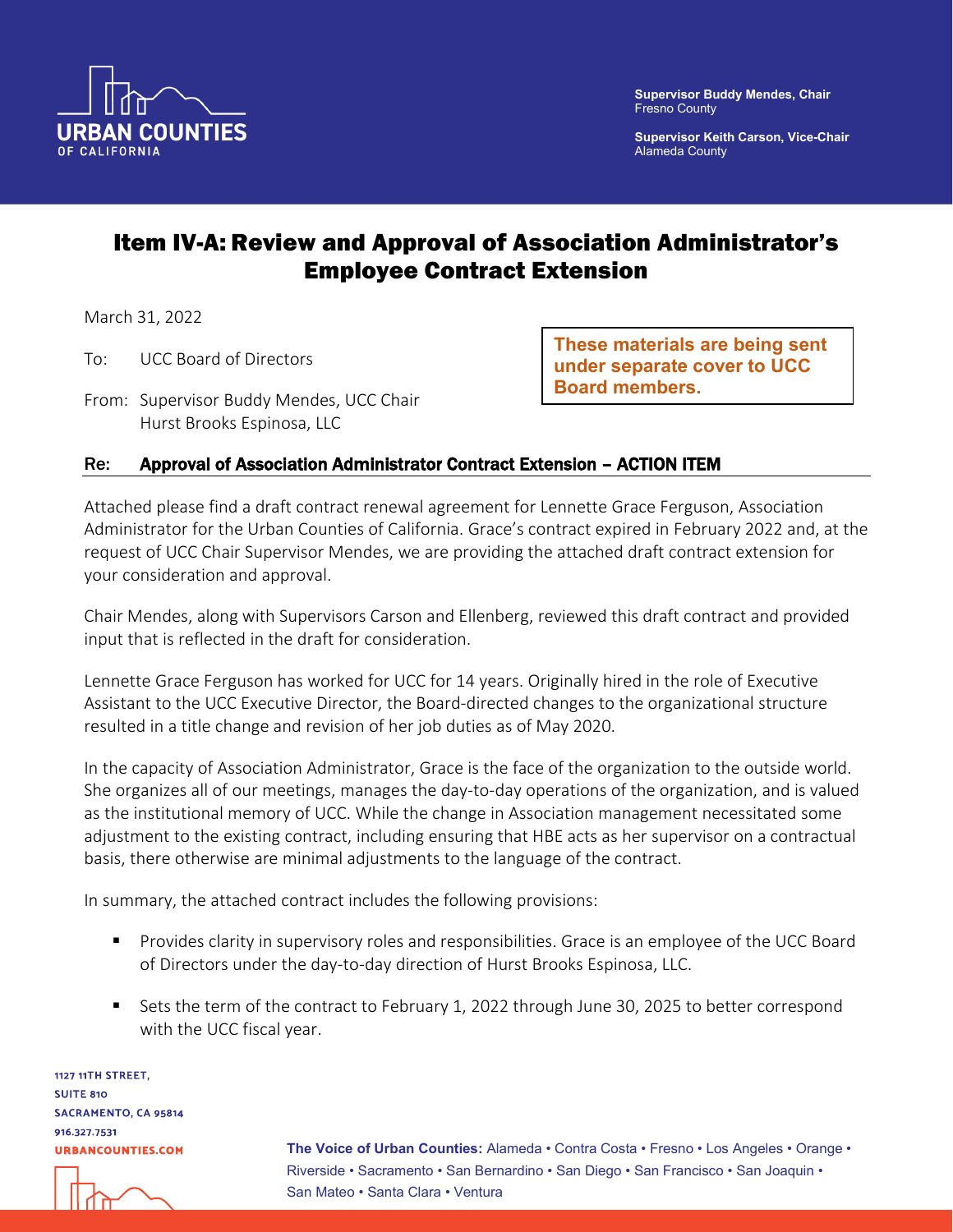- Establishes Grace's current salary at \$89,142.85 with a 3% increase effective February 1, 2022 through June 30, 2023; a 2% increase effective July 1, 2023 through June 30, 2024; and a 2% increase effective July 1, 2024 through June 30, 2025.
- Requires Grace to complete an annual self-evaluation commensurate with annual increases that shall serve as the basis for a performance evaluation.
- Notes that Grace's salary and benefits are managed by the California State Association of Counties. (CSAC serves as the salary and benefits manager for a number of county-affiliated organizations and charges a 5 percent fee for doing so.) As such, Grace receives the same benefits (health, vision, and dental insurance; retirement; vacation; sick leave) as CSAC employees.

### Attachment: Proposed Contract Extension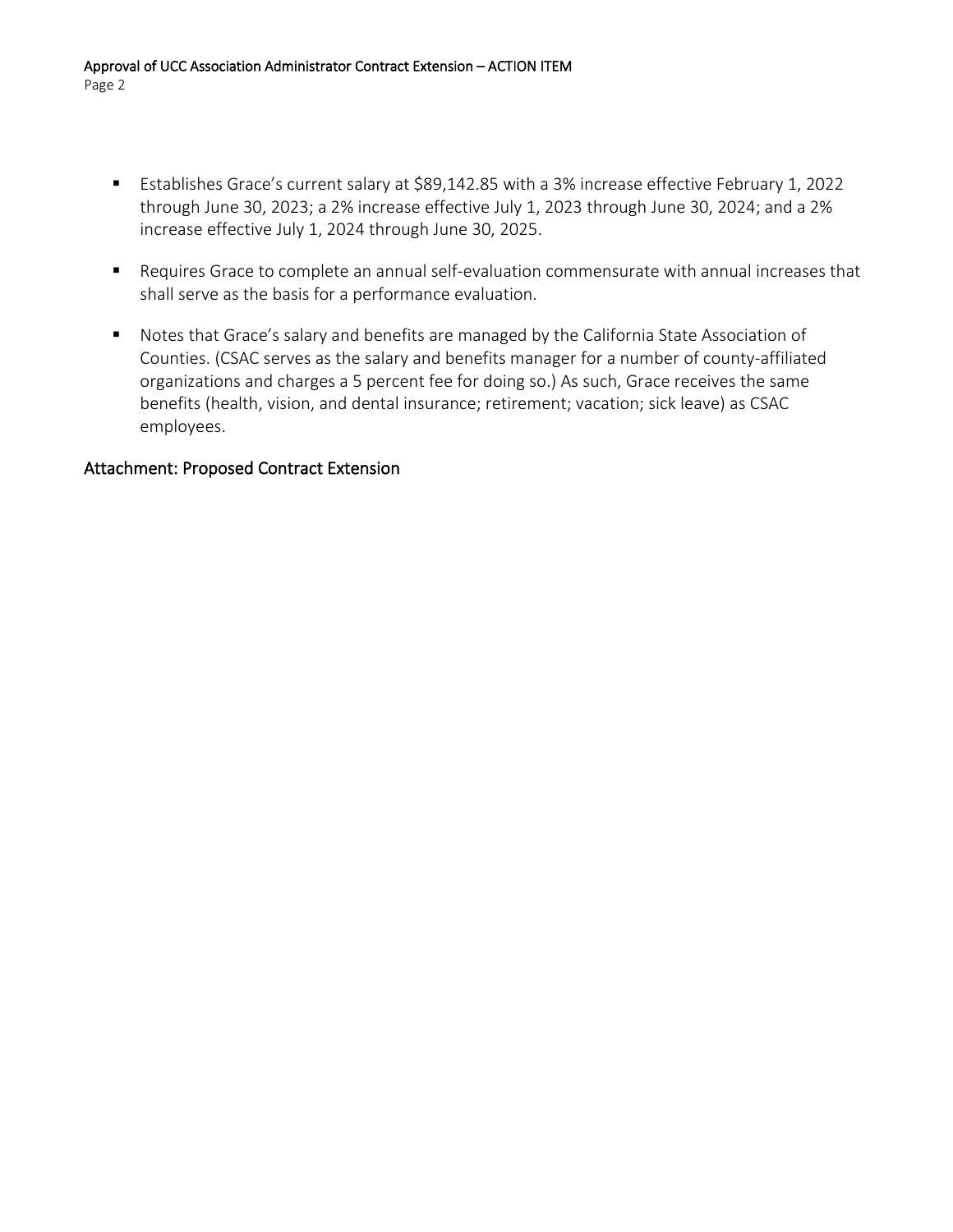#### **Employment Agreement Between Urban Counties of California And Lennette Grace Ferguson**

This agreement is entered into between the Urban Counties of California, a California nonprofit corporation (hereinafter referred to as "UCC") and Lennette Grace Ferguson, for the position of the UCC Association Administrator.

- 1) Employment. Commencing February 1, 2022, UCC will employ Lennette Grace Ferguson ("employee") as the Association Administrator of UCC, upon the terms and conditions as herein set forth. The Association Administrator will perform such duties as are outlined in the attached job description and such other duties as determined by Hurst Brooks Espinosa, LLC, in its capacity as manager of UCC, or its predecessor, and the Board of Directors require. At all times, employee shall report to and consider Hurst Brooks Espinosa, LLC her supervisor.
- 2) Term. The term of the agreement shall commence on February 1, 2022 and continue through June 30, 2025, unless sooner terminated as hereinafter provided. The agreement can be renewed upon its expiration upon approval by the Board of Directors.
- 3) Compensation
	- a. As compensation for services provided hereunder, UCC shall pay to employee the amount of eighty-nine thousand one hundred forty-two dollars and 85 cents (\$89,142.85) annually, payable in twenty-six installments and subject to a three percent raise in the first year (2/1/22-6/30/23), a two percent cost of living increase inclusive for year two (7/1/23-6/30/24) and year three (7/1/24-6/30/25).
	- b. Commensurate with the compensation increases described in (a), employee shall annually prepare a self-evaluation as the basis of an annual performance evaluation.
	- c. Employee shall be entitled to participate in the California State Association of Counties (CSAC) benefit programs as specified in the CSAC Employee Handbook, with the cost borne by UCC.
	- d. CSAC shall administer payroll and benefits to employee as requested by UCC. Reimbursement will be made to CSAC by UCC.
	- e. Employee shall be entitled to vacation benefits subject to the earning, accrual, and cashout policies outlined in the CSAC Employee Handbook and the agreement referenced in (c) above. Any unused vacation time shall be credited in cash upon termination of employment.
	- f. Employee shall earn one day of sick leave per month.
- 4) Termination. UCC may not terminate this Agreement without cause. Cause shall include but not be limited to failure to perform required services and change of the financial circumstances of UCC. Employee, however, may terminate the agreement upon giving 30 days prior written notice.
- 5) Entire Agreement. This written agreement constitutes the sole understanding, statements, instructions, representations, or agreements, whether written or oral.
- 6) Amendment. This agreement shall be amended only by a written instrument approved by both UCC and Lennette Grace Ferguson and signed by the UCC Board of Directors Chair and Lennette Grace Ferguson.

In witness whereof, the parties have executed this Agreement on this \_\_\_ day of \_\_\_\_\_\_\_\_\_\_\_\_, 2022.